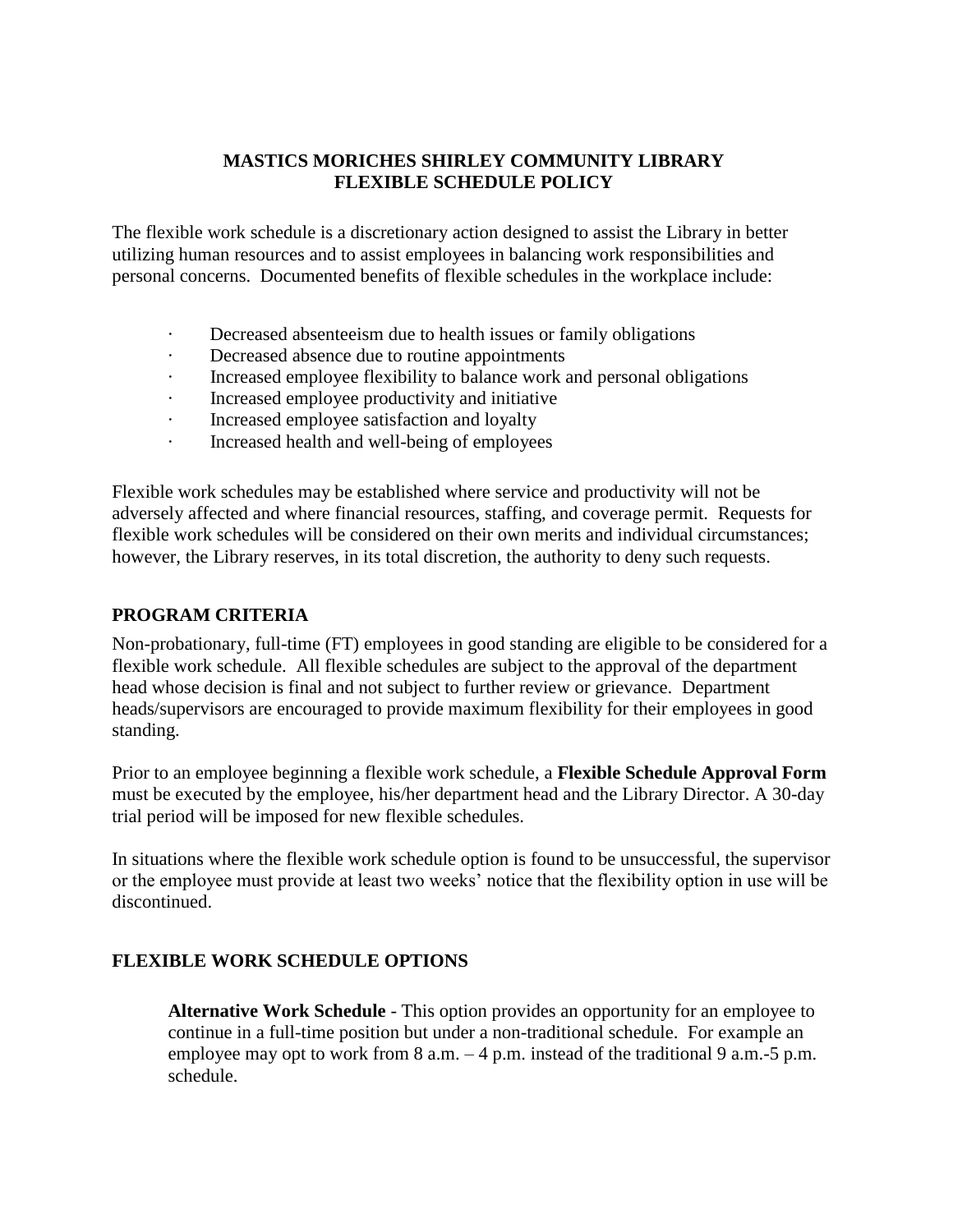**Compressed Work Week** - This option provides an opportunity to work a full 35 hour work week in four (4) days. Compressed work weeks maintain the same overall number of hours required of a full-time employee, but are compressed into fewer days. Employees working a compressed work week may be required to work two evening shifts per week, based on the needs of their department. In no instance will a compressed work week be shorter than four (4) business days.

#### **CORE SCHEDULE**

As part of an alternate work schedule, employees will be required to work a core schedule that will include days/evenings/weekends. In this manner, the Library can ensure that public service desks are covered at all times.

An employee's regular flexible schedule may be used to establish an arrival and departure time. Under no circumstances may arrival times be earlier than 1.5 hours before public hours of the Library, nor departure times later than 1.5 hours after public hours, unless preapproved by a Department Head.

The employee's core schedule will likely be his/her public desk schedule each week. These hours are not flexible. The employee is responsible for arranging personnel coverage of core hours if he/she will be out of the building for a meeting or continuing education opportunity, or at work but required at a public service department meeting. Core schedule personnel changes will be noted by the employee on a master schedule.

Core hours will only be covered by supervisors when employee requests have been approved in advance for a five or more consecutive vacation days, or during periods of illness or other approved absences.

### **LIBRARY CORE HOURS**

Weekdays (Monday-Thursday): 9AM-1PM, 1PM-5PM, 2-6PM, 5PM-9PM, 6-9PM Fridays: 9AM-12PM, 12-3PM, 3PM-6PM Saturdays: 9AM-1PM, 1PM-5PM Sundays: 12PM-4PM

#### **EMERGENCY CLOSINGS**

Employees on a flexible schedule will be credited for UP TO a maximum of 7 hours per workday if the library closes for any emergency such as a snow day. Only employees preapproved and regularly scheduled for a compressed work week by their Department Head will